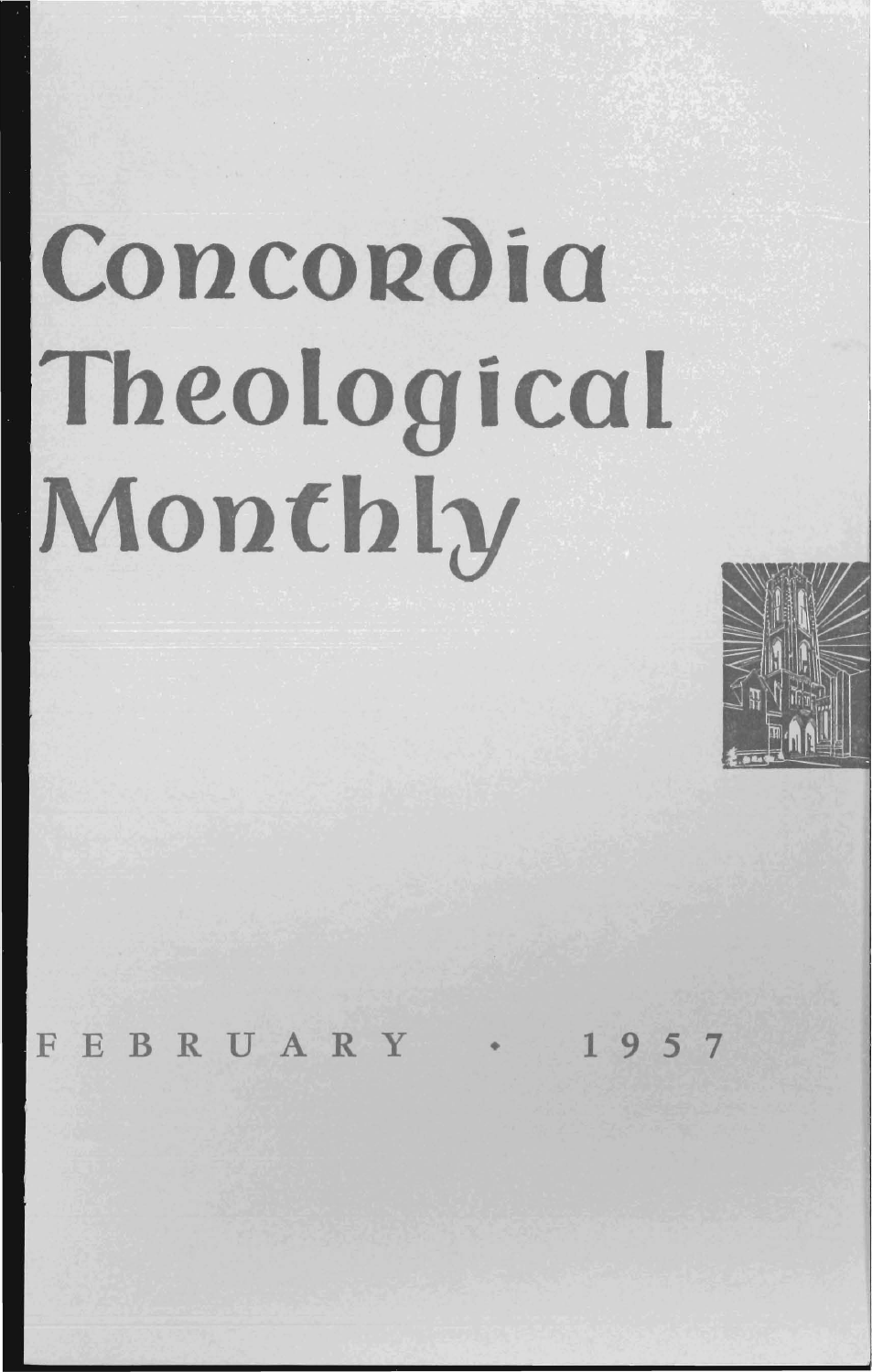# **THEOLOGICAL OBSERVER**

# UNIQUENESS OF HUMANITY

In his article "Metaphorical Appeals of Biological Thought" *(American Scientist,* July 1956), Leo Kartman, a scientist with the Communicable Disease Center of the U. S. Public Health Service, cautions against the pitfalls which lie in wait for the scientist who is blinded by the brilliance of the happy metaphor. He objects in particular to the easy fallacy of equating the habits of animals with those of human beings and thus, at least by indirection, positing the existence of moral standards and absolute values in the animal world. "Thus the so-called 'survival of the fittest' principle in the animal world became one side of a philosophy which similarly separated men into those who were economically successful or unsuccessful, or that which is good or bad in the moral world." Mr. Kartman asserts that "analogical reasoning from the animal world to that of the sociocosm has failed to consider the uniqueness of humanity." He writes:

Man is distinguished from all other living creatures by the fact that his cognition of the external world is at the same time a consciousness of the need to transform that world. We know that animals are capable of a certain amount of learning and that social organization of varying degree is found in the animal world. Yet, in spite of Maeterlink's intriguing vistas of the bee world, we find no evidence of the influence of reason in the animal world. When "Darwinian collectivism" of the nationalist or racist variety captured certain European countries in the iron grip of authoritarianism, this was not a manifestation of instinctive or genetically determined behavior and its defeat was not a product of biological forces. The story of human history has nothing in common with the history of animal life. Only men possess historical awareness, and thus they alone can produce a society which is influenced by the experience of past generations.

Because of his high regard for the uniqueness of humanity, Mr. Kartman also approves of the statement by the biologist R. W. Gerard, who, comparing man and animals, concluded: "One biological detail, however, the amount of cerebrum, seems to have had inordinate consequences. *A few extra ounces of nerve cells and connections in the cortex have permitted symbolism in language and number and abstract reasoning to a degree so beyond that of other animals that something almost qualitatively new has resulted"* (italics ours). Considering what "a few extra ounces of nerve cells and connections in the cortex" have done to bring about *homo sapiens,* it seems hardly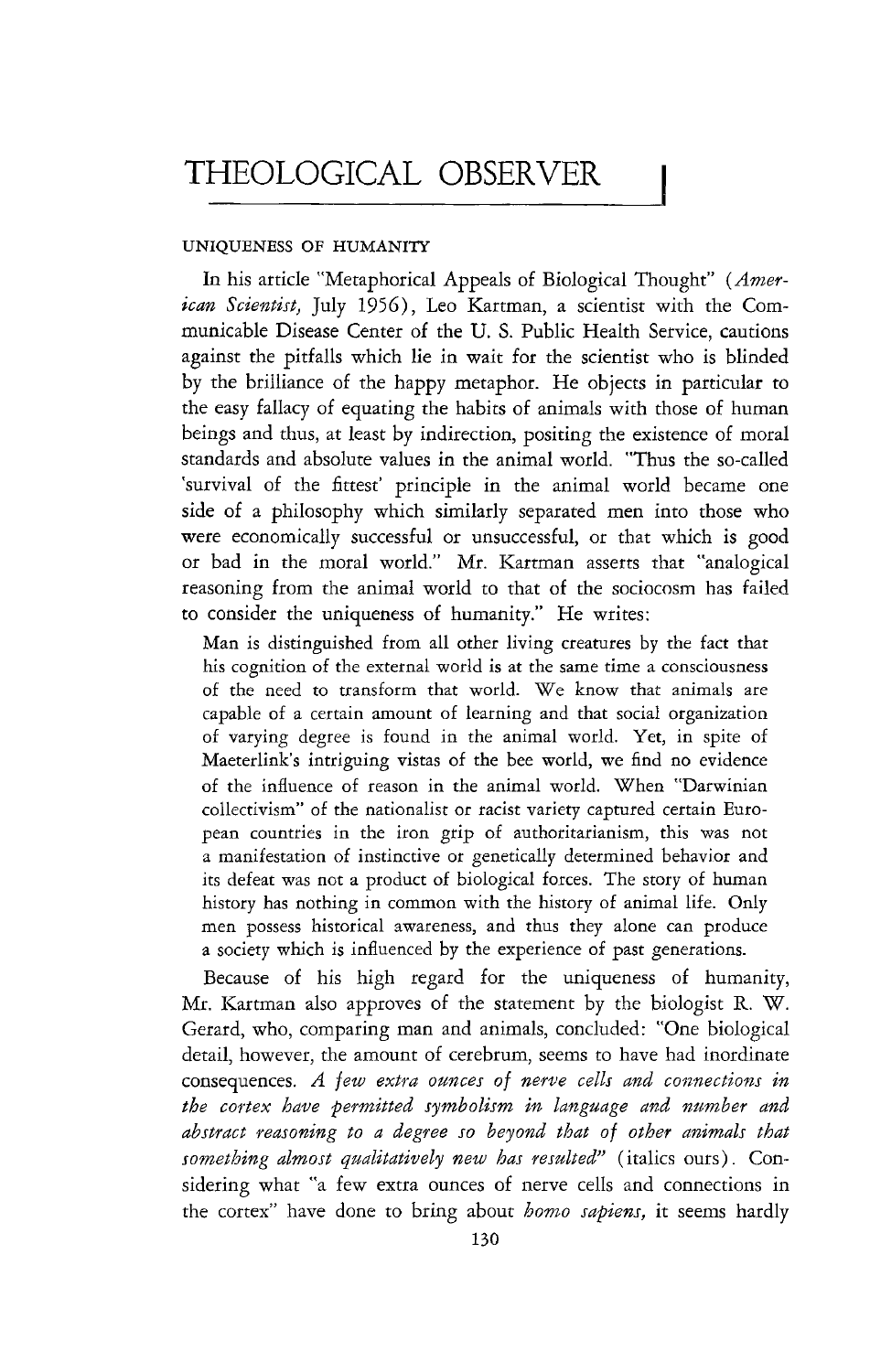more credulous to assume that the Almighty, by a fiat of His will, "formed man out of the dust of the ground and breathed into his nostrils the breath of life." P.M.B.

# MEETING OF NEW TESTAMENT SCHOLARS

To the readers of the CTM a little report on the recent meeting of the *Studiorum Novi Testamenti Societas* may not be unwelcome. The meeting was held in Woudschoten near Utrecht, Holland, September 4-7. The undersigned attended in a private capacity, thinking that the meeting was of such importance that his own exchequer would have to co-operate.

Here one met scholars whose names are known throughout the world. From England had come, e. g., Dr. E. G. Selwyn of Winchester, whose commentary on 1 Peter is recognized as a classic, Prof. F. L. Cross of Oxford, Professors Chadwick and Moule and Dr. Sanders of Cambridge; from Sweden Drs. Odeberg (Lund) and Riesenfeld (Uppsala); from Germany Drs. Nestle (Ulm), W. Eltester (Tübingen), Kurt Aland (Halle), H. Greeven (Kiel), J. Schmidt (Munich), R. Bultmann (Marburg), K. H. Rengstorf (Münster); from Holland Dr. W. C. van Unnik and J. de Zwaan; from Strasbourg Prof. Gravier; from Jerusalem Père P. Benoit of the Ecole Biblique; from America Drs. J. H. Cadbury and M. M. Parvis. Switzerland and Denmark also were represented. The above list includes merely a few of the prominent men among the 70 or 80 scholars that had assembled.

Dr. Selwyn's presidential address had the topic "The Authority of Christ in the New Testament"; Dr. Cadbury discussed "We and I Passages in Luke-Acts"; Père Benoit spoke on "The Infancy of John the Baptist According to Luke 1" (his paper was presented in French); F. L. Cross had chosen the subject "The Primitive Christian Feasts-Some Problems"; Prof. J. de Zwaan presented an essay on "St. Paul and Marriage"; a report on the International Greek New Testament (a new Tischendorf) was given by Prof. M. M. Parvis, and Prof. W. C. van Unnik spoke on the "Corpus Hellenisticum," which is in the making and which can best be described as a new Wettstein; Professor Parvis, in the last paper of the meeting, spoke on "The Greek Gospel Lectionaries and the Text of the New Testament."

A few brief papers were submitted in addition, one by the Greek Orthodox bishop mentioned on the authenticity of John 21, and another one by Dr. Wilson of St. Andrew's, Scotland, on Gospel quotations in Gnostic Gospels.

It will be seen that to a large extent the papers dealt with matters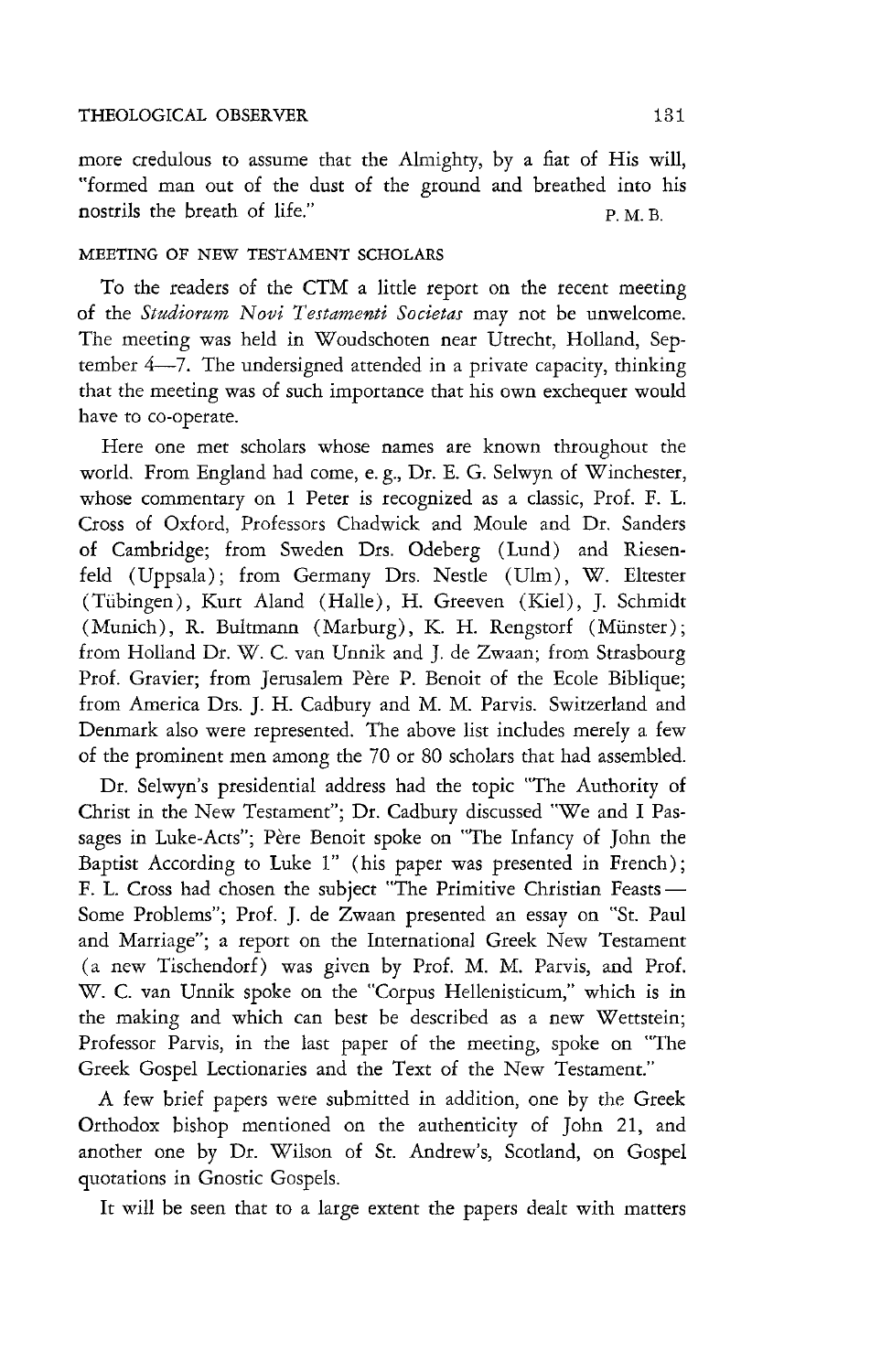of highly technical scholarship; but these, too, ultimately have some bearing on the proper interpretation of the New Testament. While English was the chief language employed, German and French were heard often. Next year the meeting is to be held in Birmingham, England. WILLIAM F. ARNDT

# BRIEF ITEMS FROM NEWS BUREAU OF NATIONAL LUTHERAN COUNCIL

*New York*. — The remarriage of persons who have repented of their guilt in a divorce has been approved by both the American Lutheran Church and the United Lutheran Church in America. Similar statements adopted by these churches at their recent biennial conventions emphasized an evangelistic rather than a legalistic approach to the problems of marriage and divorce. Previously, the churches had held to the traditional Lutheran position that only the "innocent" party to a divorce granted for adultery or desertion could be remarried under the auspices of the church during the lifetime of either party.

Both churches abandoned this rule in their new statements, but the ULCA went farther when it disposed of the whole question of whether there is an "innocent" and a "guilty" party in a divorce by maintaining that both are guilty. On this point, the ALC retained a distinction, but said that "regardless of the legal decision of guilt each party normally bears some responsibility for the failure of the marriage."

Stressing the sanctity of marriage, both statements laid down rigid requirements that must be met by divorced persons who seek to remarry.

In altering its stand on the issue, the ALC declared:

"Remarriage of a divorced person, even under the ministrations of the church, may . . . be permissible after full consideration of all the individual circumstances involved. . . . Each instance of a divorce or requested remarriage should be dealt with as an individual counseling situation, in which God's will for the parties involved will be diligently sought for in the spirit of justice and love, as revealed in His Law and Gospel.

". . . The pastor should satisfy himself, through careful pastoral methods, that this person is the innocent party in a divorce or one who has seen and repented before God of his sins and shortcomings which helped to break his former marriage.

"Every pastor should satisfy himself as a servant of Christ that both members of any couple coming to him to be married know what is required in a Christian marriage and that they sincerely intend by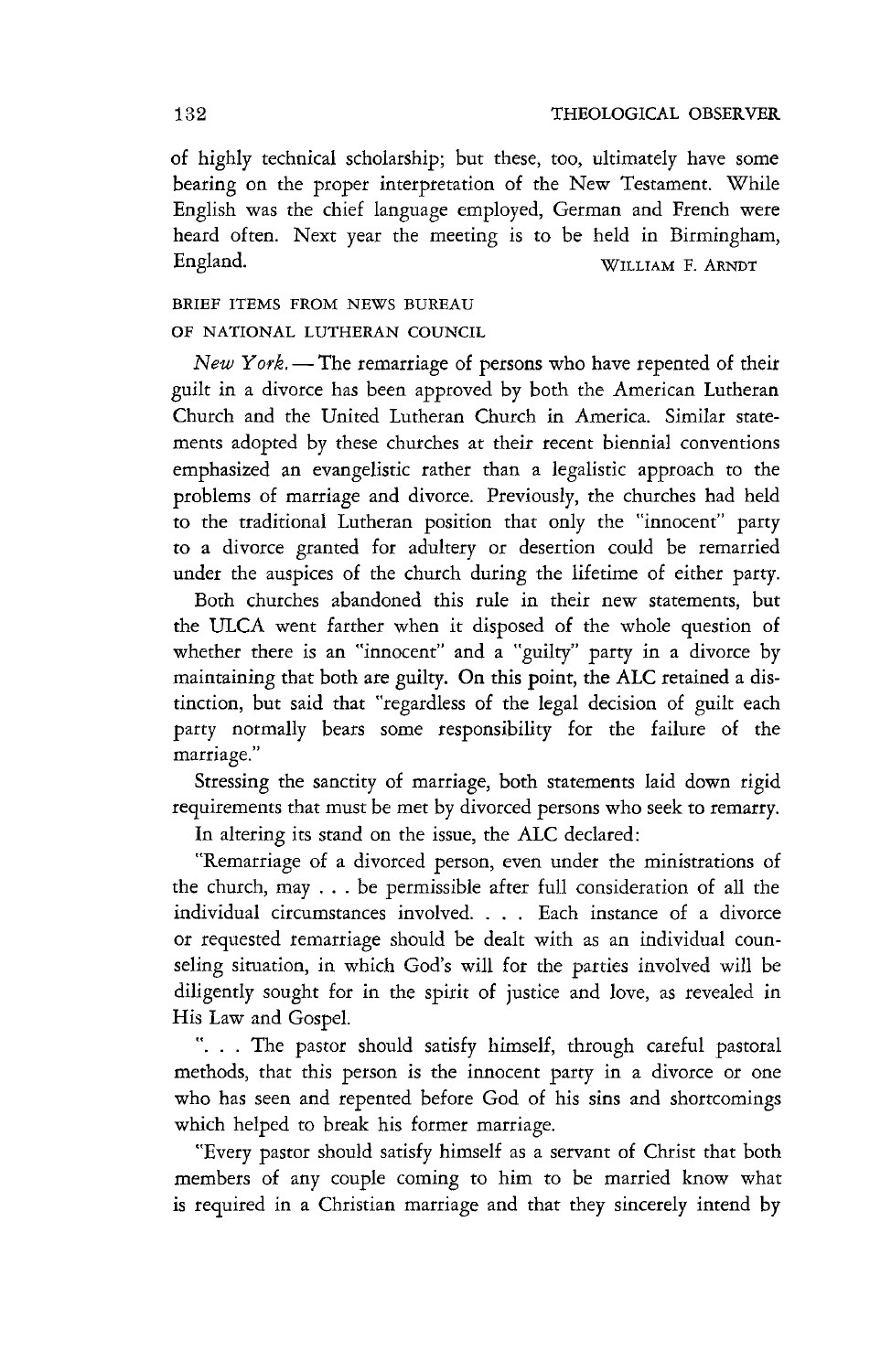# THEOLOGICAL OBSERVER 133

the help of God to make this a Christ-centered marriage, resolved to overcome difficulties and to grow in understanding and patience through the redeeming love of Christ and the enabling power of His Spirit. If the pastor believes in his conscience that God has created such a clean heart and a right spirit within the applicants, he may properly perform the desired marriage."

In its statement the ULCA urged pastors and congregations to make their decisions in the remarriage of divorced persons on the particular circumstances in each case, based on the following considerations.

"While it is the Christian teaching that marriage is a lifelong, indissoluble union and that divorce and remarriage do violate God's order, nevertheless God in His love does accept the sinner and deals with him according to his need. The church has recognized that marriage may be a remedy for sin and has seen in such Bible passages as Matt. 5:32, 19:9, and 1 Cor.7:15 the possibility of remarriage, but it also knows that the final basis of decision is loving concern for man in his actual situation.

"The divorced person seeking remarriage must recognize his responsibility in the breakup of former marriage. He must give evidence of repentance and have made an effort to overcome his limitations and failures. He must have forgiven his partner in the former marriage, and he and his intended spouse must give assurance that he will fulfill his obligations to those involved in his former marriage.

"The divorced person must give evidence of his Christian faith by his witness in the church and must have received adequate counsel and training in preparation for marriage. He must be prepared to undertake the full responsibilities of marriage in dependence upon God."

In its statement, the ALC urged its members to work for sound legislation to correct the "many evils and abuses" in the application of divorce laws to the relief of disrupted marriages.

It added, however, that it would "seek to reduce or eliminate divorce, not through repressive legislation but by the effective teaching of positive Christian principles of marriage and family living."

The ULCA called upon Christian citizens to seek the enactment of uniform and constructive marriage and divorce laws that would "encourage the procedures of adjustment and reconciliation rather than adversary litigation."

Both statements were adopted to serve as guiding principles to pastors and congregations of the respective churches in dealing with the questions involved.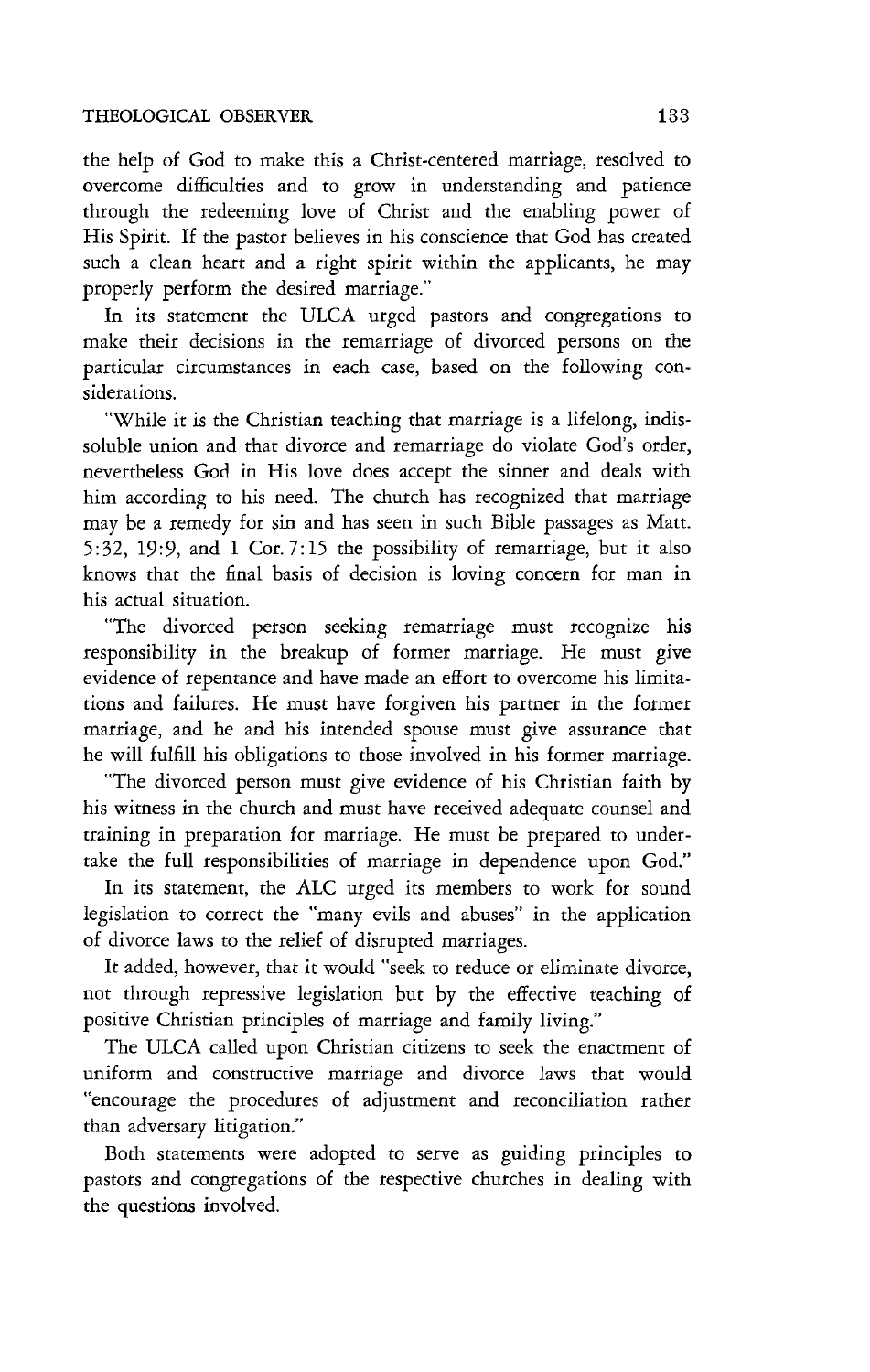Columbus, Ohio. - The "practical effect" of the American Lutheran Church's new statement on church fellowship was explained here hy a leading theologian of the 900,000 denomination. An interpretation of the statement, adopted at the ALC's recent biennial convention, was made by Dr. Edward C. Fendt, dean of the Theological Seminary of Capital University, in reply to an inquiry from the NLC News Bureau.

As a result of its action, according to Dr. Fendt, the ALC "recognizes all Lutheran church bodies in America as eligible for pulpit and altar fellowship, but leaves it to the discretion of its pastors and congregations to implement this fellowship." Dr. Fendt said the new statement removed the specific qualifications which the ALC had previously attached to selective fellowship - agreement with certain articles of its constitution. In doing so, he pointed out, the ALC "did not make fellowship with other Lutherans dependent upon agreement in theological formulation." Instead, he said, the ALC "makes adherence to the Word of God and the Confessions of the Lutheran Church the only basis for church fellowship." Further, he added, the ALC "grants its congregations freedom to practice fellowship in worship and work with other Lutheran congregations when there is mutual agreement in confession and practice."

Two resolutions on the subject were adopted by the ALC, the first establishing the broad principle of fellowship which will be applied to all Lutheran church bodies, the second implementing this principle on the local level. In the first resolution, the ALC voted to "extend the hand of fellowship to all Lutheran Church bodies who faithfully adhere to the Word of God and the Confessions of the Lutheran Church, whose official declarations and congregational practice testify to their loyalty to the Word of God and the Lutheran Confessions."

The second resolution provided that "wherever congregations and pastors of the American Lutheran Church find they are mutually agreed in confession and practice with congregations and pastors of other Lutheran bodies, they may in good conscience practice fellowship both in worship and work."

The phrase "pulpit and altar fellowship" means that two or more church bodies, being in agreement on all major points of doctrine, permit their pastors to exchange pulpits and their members to partake of the Lord's Supper at services of congregations within respective bodies.

(In "selective fellowship," it is recognized that there is sufficient doctrinal agreement between church bodies to allow pastors and congregations at their discretion to implement such fellowship on the local level.)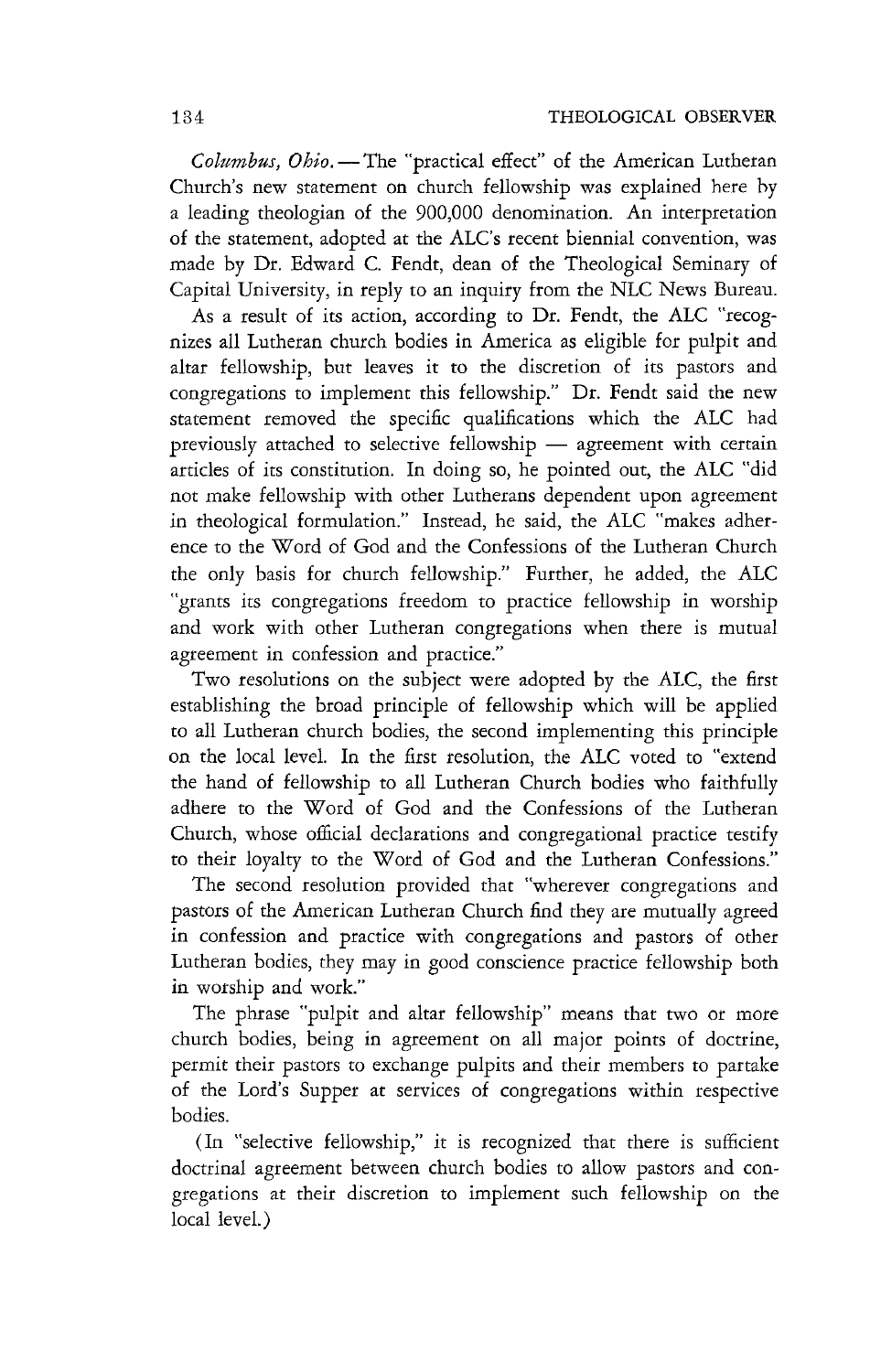### THEOLOGICAL OBSERVER 135

## BRIEF ITEMS FROM RELIGIOUS NEWS SERVICE

Fulda, Germany. - One out of every four German Roman Catholics makes a mixed marriage, Joseph Cardinal Frings, Archbishop of Cologne, disclosed here. In his annual report to the Conference of Roman Catholic Bishops in Germany, of which he is chairman, the cardinal said that half the Catholics who contract marriage with non-Catholics leave the church.

Portland, Oreg. -- Judge Alfred T. Sulmonetti ruled in Multnomah County Circuit Court here that the Gresham, Oreg., "Green River" ordinance restricting house-to-house solicitation cannot legally be invoked against the distribution of religious literature. He held that the ordinance, in so far as it is applied to such activities, violates guarantees of religious freedom contained in the Federal and state constitutions.

His decision was handed down in the case of the Rev. C. Lloyd Wyman, assistant pastor of the Seventh-Day Adventist church at Gresham, who had been arrested there for violating the ordinance. Such ordinances - which have been numerous in recent years, particularly in the Northwest-are modeled upon, and take their name from, one adopted at Green River, Wyo., in the early 1930's.

In his ruling Judge Sulmonetti said:

"The giving, selling, and distributing of religious literature, when done as part of the method of spreading the distributor's religious beliefs, is an exercise of religion within the meaning of the Federal Constitution's First Amendment." He added that if solicitation by religious groups is considered by some people to be an intrusion and invasion of their privacy, "that is part of the price that must be paid for the free exercise of religious liberty."

*Harrisburg, Pa.* - Delegates to the 20th biennial convention of the United Lutheran Church in America here approved the establishment of Lutheran parochial schools in communities where "conditions make such action favorable." They adopted a report by the Board of Parish Education, urging that such schools be set up.

The Rev. Herbert N. Gibney of Hempstead, N. Y., in calling for approval of the report said that "the total educational experience of the child should be a Christian one but public schools can't provide this approach."

The board reported that 60 per cent of the more than 2,000 pastors who replied to a questionnaire it sent out said they favored setting up parochial schools. Only 9.7 per cent of the pastors said the church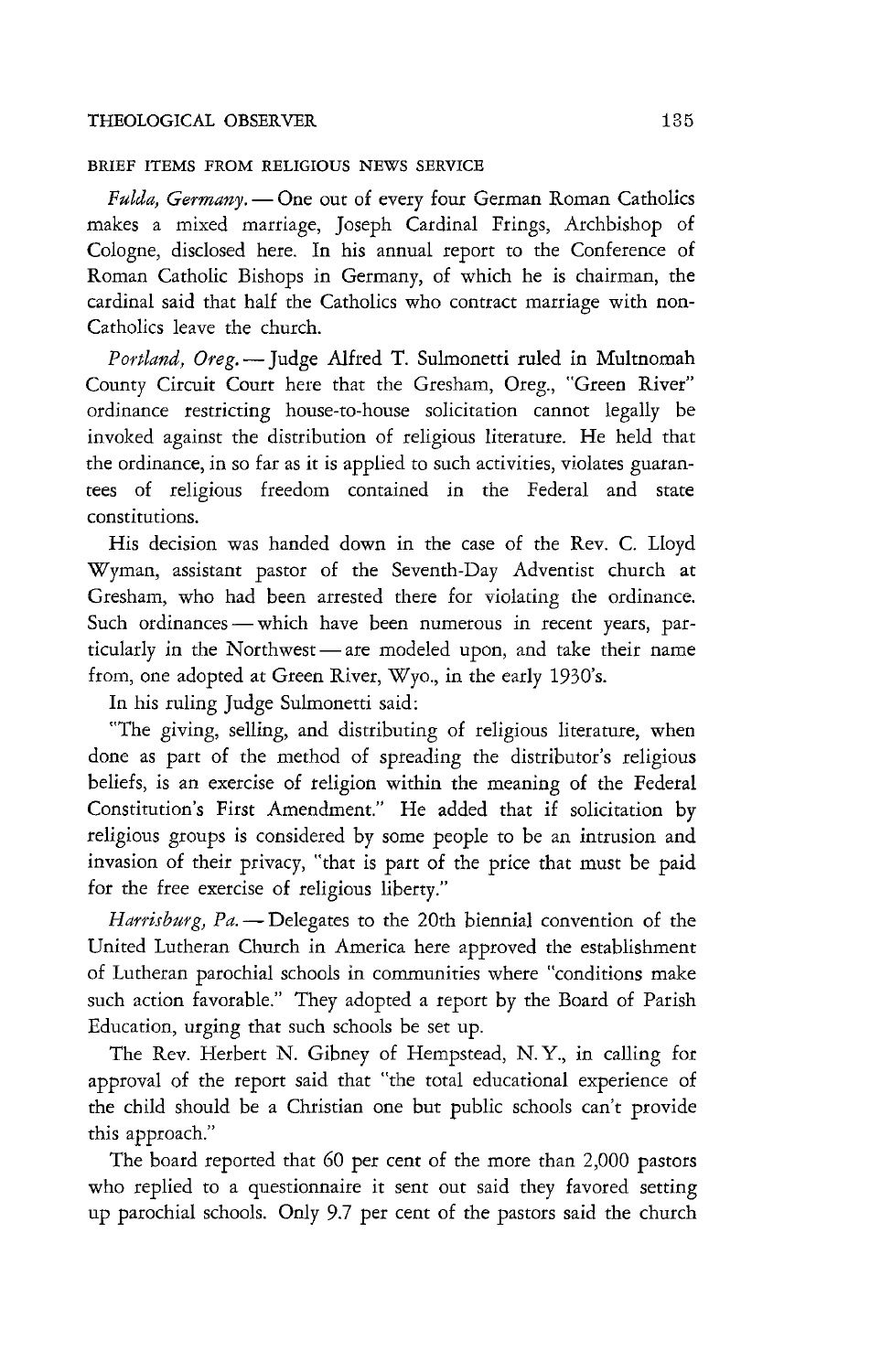should discourage the establishment of day schools, it said, while 8.4 per cent suggested the denomipation should take no position at this time but await future developments.

Board Secretary S. White Rhyne said the survey also disclosed that 16 UlCA congregations already have Christian day schools of one or more grades, with two of them operating schools from Grades One through Eight.

Blue Island, Ill.- Dr. Henry F. Schuh, president of the American Lutheran Church, called upon Lutherans to reverse their past tendency of shunning political office and take an active part in governmental affairs. He spoke on the theme "Christians Are Responsible Citizens" at the opening service of the denomination's 14th biennial convention here. As a citizen of the world, he said, the Christian has a responsibility to his fellow man, particularly in the area of government.

Dr. Schuh used as his text the passage from the Sermon on the Mount referring to Christians as the salt of the earth and the light of the world. "It's about time that Lutherans start being the salt of the earth and stop hiding their light under a bushel," he said. "Unfortunately, there are those Christians who fail to think of themselves as salt. They prefer to be saints and so withdraw from the problems of the world and the operation of government. They complain about the world, the state, their civic obligations, but do nothing about them. Salt only serves its purposes when its characteristics are used."

"There is no excuse for a Christian to withdraw from these duties of responsible citizenship," he asserted. "Christians should be in the forefront in the paying of taxes, in the application of Christian virtues to civic life, active in voting and in assuming all their civic duties."

*Blue Island, Ill.* - A statement defining the responsibilities of church and state was adopted by the 14th biennial convention of the American Lutheran Church here. Under the American pattern of separation of church and state, the statement said, "God has permitted His church to grow, flourish, and gain a dynamic vitality and influence." But it stressed that separation of church and state "must not be made to support the view that the state has no concern for spiritual values nor that the church has no interest in temporal realities."

Lutherans were urged to "repudiate the false teaching that separation means obedience to the powers that be with uncritical and passive acceptance of anything governmental." The statement asserted that church and state have in common the underlying purpose of meeting particular needs in human beings. "Where the interest and well-being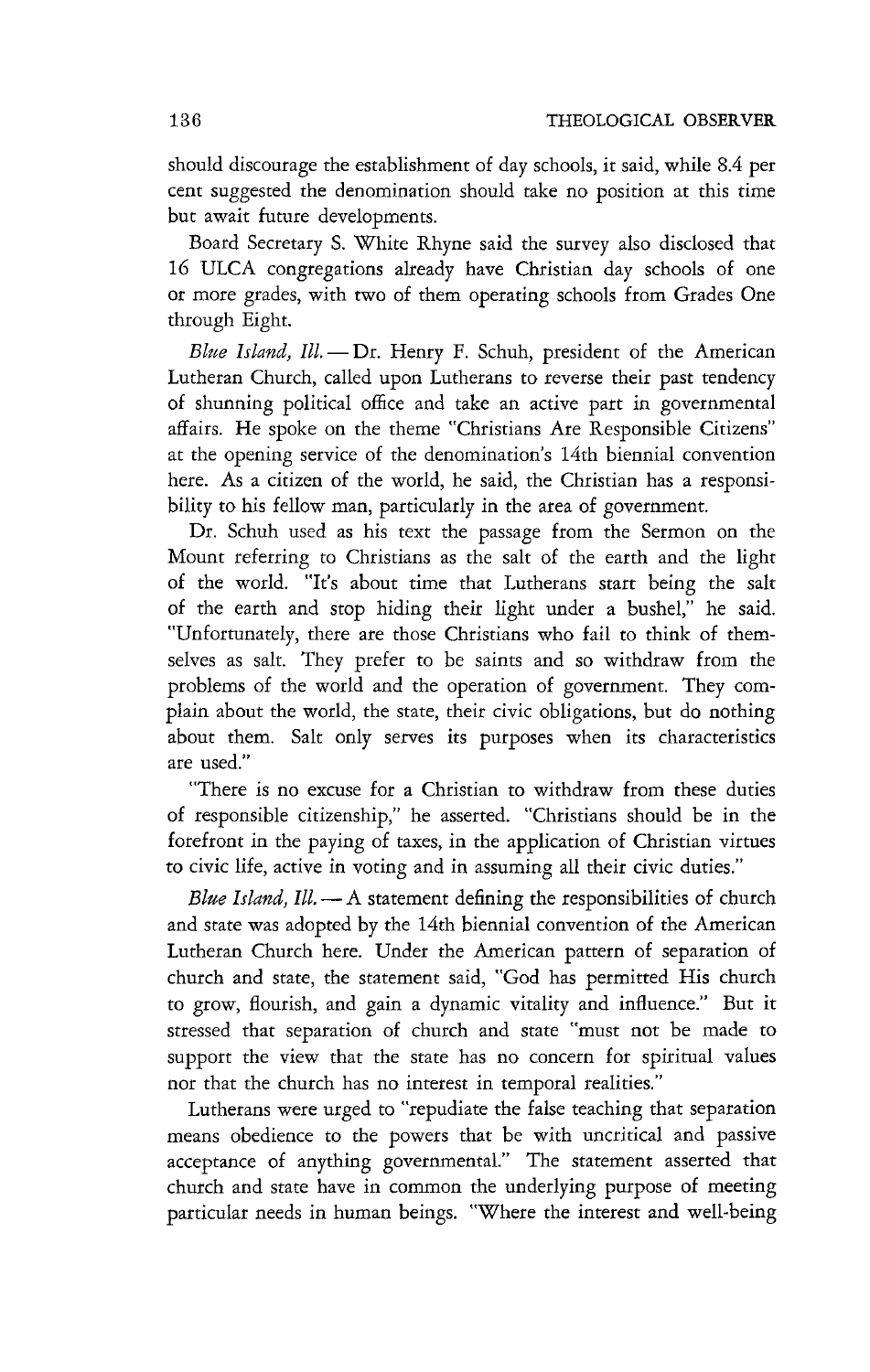of persons are concerned," it declared, "church and state may co-operate freely in focusing their efforts on this common objective."

The goal of church and state is to "enhance man's productive and responsible independence" and to avoid what would "impoverish his spirit or make him weakly dependent upon others," the statement added.

*Decorah, Iowa.* - A new interest around the world in Martin Luther, sixteenth-century Protestant reformer, was reported by three scholars who began a lecture series at Luther College here looking toward the school's centennial in 1961. They are Dr. Roland H. Bainton, professor at Yale Divinity School and author of a Luther biography, *Here*  I *Stand;* Dr. E. Gordon Rupp of the University of Manchester, England; and Dr. Warren Quanbeck, professor at Luther Theological Seminary, St. Paul, Minn.

Dr. Bainton said Roman Catholic scholars in Germany are "showing a new respect" for Luther. But he expressed regret that "while common ground is being found in Europe," some Catholic journals in this country are renewing attacks on Luther.

*Montpelier, Vt.* - The Vermont Supreme Court upheld a ruling by the state's attorney general barring payment of state tuition aid for students attending private and parochial schools. That ruling had resulted in cuts of nearly \$20,000 from state grants to 96 Vermont communities that do not have high schools and were paying tuition costs for students in nonpublic institutions. The court, in a unanimous decision, held that, under the present law, state aid could be paid to communities only for students attending public schools.

Geneva. - A warning that "resurgent confessionalism" may develop in such a way as to "wreck" the ecumenical movement, was sounded by Dr. John A. Mackay of Princeton, N. J., president of the World Presbyterian Alliance.

Copies of his statement were sent from the alliance headquarters here to the organization's member churches over the world.

"In the rising new confessionalism," Dr. Mackay said, "there is no disposition on the part of any one confessional body-whether Anglicans, Congregationalists, Baptists, Lutherans, Methodists, or Presbyterians - to absolutize their separate confessional structures and loyalties. But the confessional movement could develop in such a way as to wreck the ecumenical movement or at least reduce the World Council of Churches to a venerated ecclesiastical façade. It could prevent unions between the 'younger churches' and, for that matter, between 'older churches' in new simations. On the other hand, the movement-if wisely directed-can and should enrich the ecu